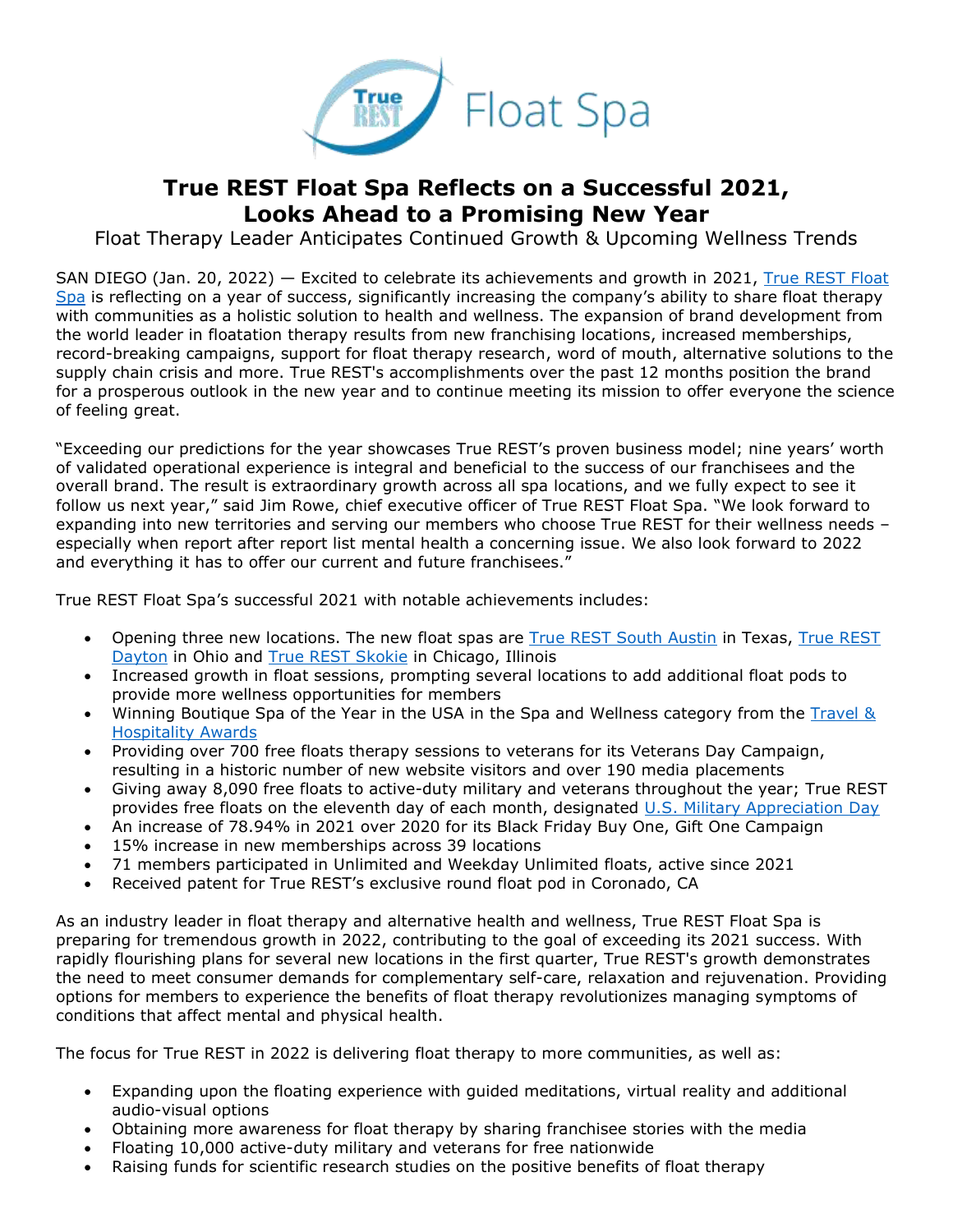- Opening at least 15 more True REST Float Spa locations across the country
- Signing 7 new territories
- Increased partnerships
- Meeting the increased mental health demands with floatation therapy

While noting its future business goals, the True REST team is also considering upcoming industry trends in health, wellness and float therapy. With the [uptick in self-care](https://www.forbes.com/sites/jesscording/2021/08/22/new-mindbody-data-reflects-how-the-pandemic-has-renewed-interest-in-self-care/?sh=573068356a57) interests coupled with [addressing the](https://www.apa.org/news/press/releases/stress/2021/one-year-pandemic-stress)  [upturn](https://www.apa.org/news/press/releases/stress/2021/one-year-pandemic-stress) of mental and physical health conditions over the past two years, the float brand is expecting several trends to watch out for in 2022:

- **Virtual Reality**—as technology continues advancing, VR will play a role in health and wellness. Virtual reality is primarily associated with video games, but virtual reality can be used for guided meditations and other stress-reducing programs.
- **Data Tracking**—people love to use data to track and customize their health care experience. Numbers play a big part in understanding and measuring outcomes, from counting steps, calories, weight, blood pressure, heart rate and more. Not only will the industry continue to emphasize this, but it will expand to alternative health care options. True REST's goal is to implement this in its spas to show members how relaxed they are after a float and how high their baseline stress levels might have been before a session.
- **Sound Healing**—one popular form of sound healing that has gained traction within the past few years is ASMR (autonomous sensory meridian response). While this method might not be for everyone, people are discovering the benefits of sound-based therapies, which means other variations of audible tones or vibrations will continue making a positive impact. Within float therapy, more people are requesting to plug in their phones during a float session to listen to sound healing frequencies and specific hertz soundtracks to optimize the meditation experience.

True REST Float Spa offers an all-natural practice of flotation therapy that centers the mind and body by floating in water mixed with over 1,000 pounds of Epsom salts. The buoyancy of the water creates a zerogravity environment, where the muscles and joints of the body are released from tension, stress and pain. While also in the pod, guests can choose to close the pod's door, producing a sensory deprivation environment. The lack of sight, sound, smell, touch and taste means all external stimuli are effectively cut off, alleviating the mind from processing these distractions. What this does for the brain has profound effects, efficiently reducing depression, anxiety, and PTSD symptoms because the mind is no longer allocating resources to processing these every day, often reoccurring, disruptions.

Established in 2009 as a small business and rapidly growing into a leading franchising brand in the health and wellness industry, True REST Float Spa is transforming what it means to find total peace with 60 minutes of distraction-free float therapy sessions. Each spa offers four to seven float pods, private suites, individual showers, an oxygen bar and an oasis room. Set in a spa-like environment to complete the experience of tranquility, True REST Float Spa is proud to offer float therapy and its unique benefits.

For more information about True REST Float Spa, visit [truerest.com/about-us/.](https://www.truerest.com/about-us/?utm_source=PR&utm_medium=True+REST+PR&utm_campaign=True+REST+2021+Success+%26+2022+Trends&utm_content=True+REST+Float+Spa+Reflects+on+a+Successful+2021%2C+Looks+Ahead+to+a+Promising+New+Year) Learn more about float therapy, its benefits and history at [truerest.com/float-therapy/.](https://www.truerest.com/float-therapy/?utm_source=PR&utm_medium=True+REST+PR&utm_campaign=True+REST+2021+Success+%26+2022+Trends&utm_content=True+REST+Float+Spa+Reflects+on+a+Successful+2021%2C+Looks+Ahead+to+a+Promising+New+Year) Support True REST's endeavors to give back to military and veterans at [truerest.com/donate/,](https://www.truerest.com/donate/?utm_source=PR&utm_medium=True+REST+PR&utm_campaign=True+REST+2021+Success+%26+2022+Trends&utm_content=True+REST+Float+Spa+Reflects+on+a+Successful+2021%2C+Looks+Ahead+to+a+Promising+New+Year) and consider the world of franchising by visiting [truerestfranchising.com/true-rest-vision/.](https://www.truerestfranchising.com/true-rest-vision/?utm_source=PR&utm_medium=True+REST+PR&utm_campaign=True+REST+2021+Success+%26+2022+Trends&utm_content=True+REST+Float+Spa+Reflects+on+a+Successful+2021%2C+Looks+Ahead+to+a+Promising+New+Year)

###

## **About True REST Float Spa**

True REST Float Spa is the world's largest float spa brand. In 2021 True REST ranked No. 139 in Entrepreneur's Top 500. With over 85+ awarded locations, including 39 open locations and another 15 under construction, it is on its way to servicing 1 million floats. True REST Float Spa has created a luxury float spa experience in 10 inches of water and 1,000 pounds of Epsom salts. Members float effortlessly in their float suite. Each location is dedicated to providing pain relief, relaxation and better sleep through a 60-minute float session. True REST Float Spa offers monthly memberships, programs and packages. For more information, go to [truerest.com/about-us/.](https://www.truerest.com/about-us/?utm_source=PR&utm_medium=True+REST+PR&utm_campaign=True+REST+2021+Success+%26+2022+Trends&utm_content=True+REST+Float+Spa+Reflects+on+a+Successful+2021%2C+Looks+Ahead+to+a+Promising+New+Year) Or visit Facebook: [www.facebook.com/TrueREST,](https://www.facebook.com/TrueREST) Twitter: [www.twitter.com/truerest](http://www.twitter.com/truerest) or Instagram: [www.instagram.com/truerest.](http://www.instagram.com/truerest) For franchising opportunities, go to [www.TrueRESTfranchising.com.](http://www.truerestfranchising.com/)